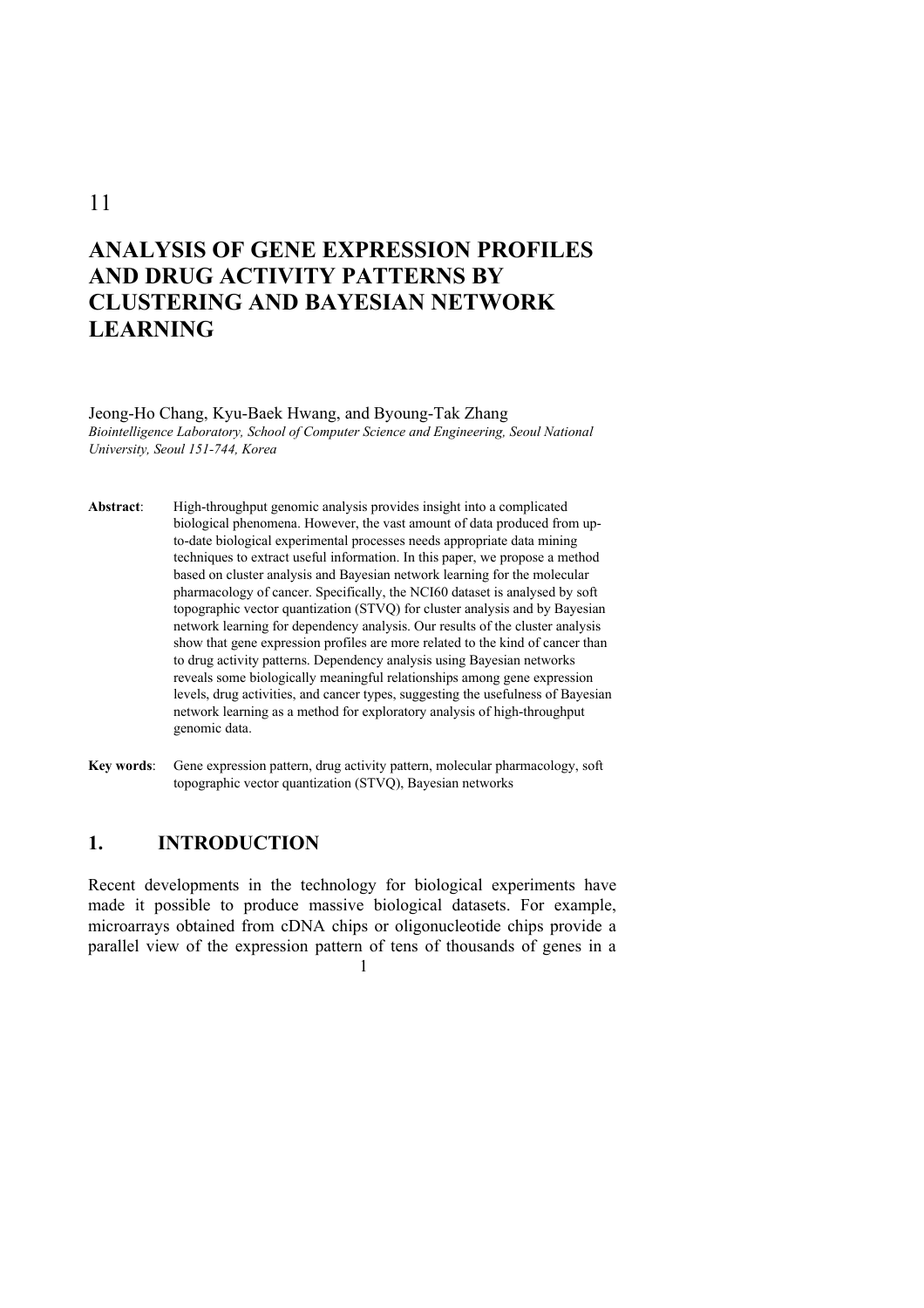sample. These massive datasets provide an opportunity to broaden the knowledge of the complex biological phenomena, but also require appropriate analysis techniques different from conventional methods for the traditional one-gene-in-one-experiment paradigm. Until now, diverse methods from the statistics and machine learning fields, such as hierarchical clustering [Eisen *et al.*, 1998], principal component analysis (PCA) [Raychaudhuri *et al.*, 2000], neural networks [Khan *et al.*, 2001], and Bayesian networks [Friedman *et al.*, 2000; Hartemink *et al.*, 2001; Hwang *et al.*, 2001], have been applied to high-throughput genomic analysis. In data analysis, it is most important to adopt the appropriate methods to the purpose of the analysis.

In this paper, the NCI60 dataset [Scherf *et al.*, 2000] is analysed for the molecular pharmacology of cancer. The NCI60 dataset consists of 60 human cancer cell lines from 9 kinds of cancers, which are colorectal, renal, ovarian, breast, prostate, lung, and central nervous system origin cancers, as well as leukaemias and melanomas. On each cell line, the gene expression pattern is measured by a cDNA microarray of 9,703 genes including ESTs. Also, 40 molecular targets other than mRNA are assessed. And 1,400 chemical compounds are tested on the 60 cell lines. These compounds include some anticancer drugs that are currently in clinical use. The drug activity on the cell line is measured by the growth inhibition assessed from changes in total cellular protein after 48 hours of drug treatment using sulphorhodamine B assay [Scherf *et al.*, 2000].

We use soft topographic vector quantization (STVQ) [Graepel, 1998] for cluster analysis and Bayesian network learning for dependency analysis. In the cluster analysis, 60 cell lines are clustered based on the gene expression patterns and drug activity patterns. Dependency analysis aims to model the probabilistic relationships among the expression level of each gene, the activity of each drug, and the kind of cancer.

The paper is organized as follows. In Section 2, the cluster analysis by STVQ is described. The dependency analysis by Bayesian network learning is described in Section 3. Finally, the conclusion and some directions for further research are given in Section 4.

## **2. CLUSTER ANALYSIS OF THE NCI60 DATASET**

We have clustered the 60 human cancer cell lines of the NCI60 dataset based on gene expression patterns and drug activity patterns, respectively. In the experiments, we investigate if there is a common pattern in gene expression and drug activities of the cell lines from the same tissue of origin, and thus if cell lines of the same cancer type can be clustered appropriately.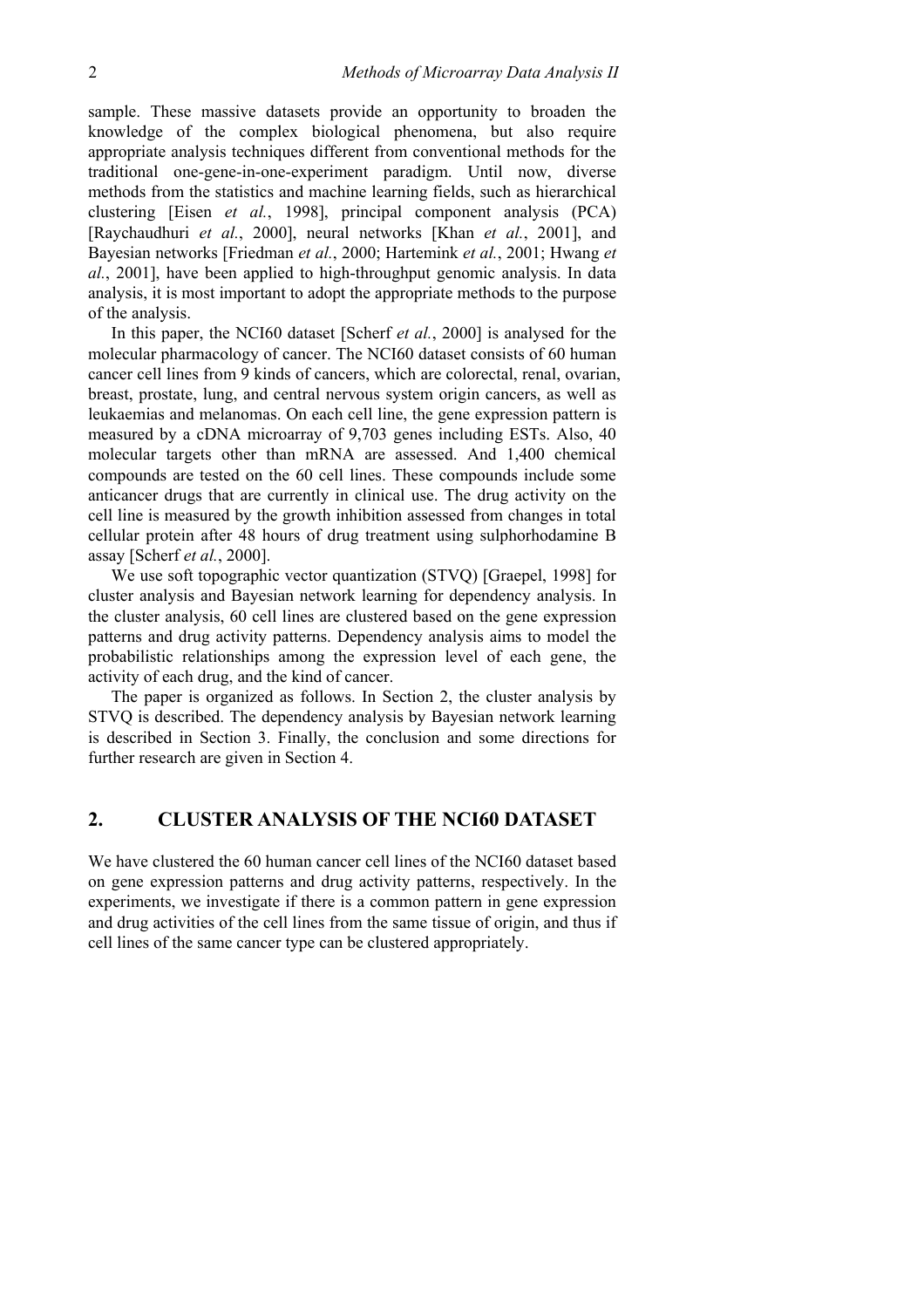### **2.1 Soft Topographic Vector Quantization**

Soft topographic vector quantization (STVQ) [Graepel, 1998] is a clustering algorithm based on principles from statistical physics. It can provide not only a stable and good clustering solution, but also a topographic map of the clustered data.

In this algorithm, clustering is defined in terms of an optimisation problem. The cost function to be optimised is given as

$$
E = \sum_{i=1}^{N} \sum_{j=1}^{M} m_{ij} e_{ij},
$$
 [1]

where *N* is the number of samples and *M* is the number of clusters.  $m_{ij}$  is a binary variable indicating whether the  $i^h$  sample belongs to the  $j^h$  cluster, and  $e_{ij}$  is the error occurred by assigning the  $i^{th}$  sample to the  $j^{th}$  cluster. The error term is defined as

$$
e_{ij} = \frac{1}{2} \sum_{k=1}^{M} h_{jk} ||\mathbf{x}_i - \mathbf{z}_k||^2, \quad \sum_{k=1}^{M} h_{jk} = 1 \quad (\forall j), \tag{2}
$$

where  $\mathbf{x}_i$  is a sample vector and  $\mathbf{z}_k$  is a cluster centre whose value is determined by the average of the sample vectors assigned to it.  $h_{jk}$  is a neighbourhood function between  $j^{th}$  and  $k^{th}$  clusters. By introducing  $h_{jk}$  for every pair of clusters, STVQ is able to visualize the cluster structure in the same way as the self-organizing map (SOM) does in the one- or twodimensional space.

STVQ provides an efficient procedure to find a good solution to the minimization of Equation 1 based on the maximum entropy principle and the idea of deterministic annealing. It is initialised with a random configuration as a K-means algorithm and proceeds using an iterative optimisation method, the EM algorithm [Dempster *et al.*, 1977], with some annealing schedule. In the *E*-step, the expectation value of  $m_{ii}$ , that is the probability that the sample  $\mathbf{x}_i$  belongs to the  $j^{\text{th}}$  cluster, is estimated for each pair of samples and clusters. Then, all the cluster centres are calculated in the *M*-step. These two steps are iteratively alternated until convergence. More details about STVQ can be found in [Graepel, 1998].

### **2.2 Clustering of the NCI60 Cell Lines Using STVQ**

The NCI60 dataset comprises two matrices, called the **T** matrix and the **A** matrix. In the **T** matrix, each cell line is represented by 1,416 attributes that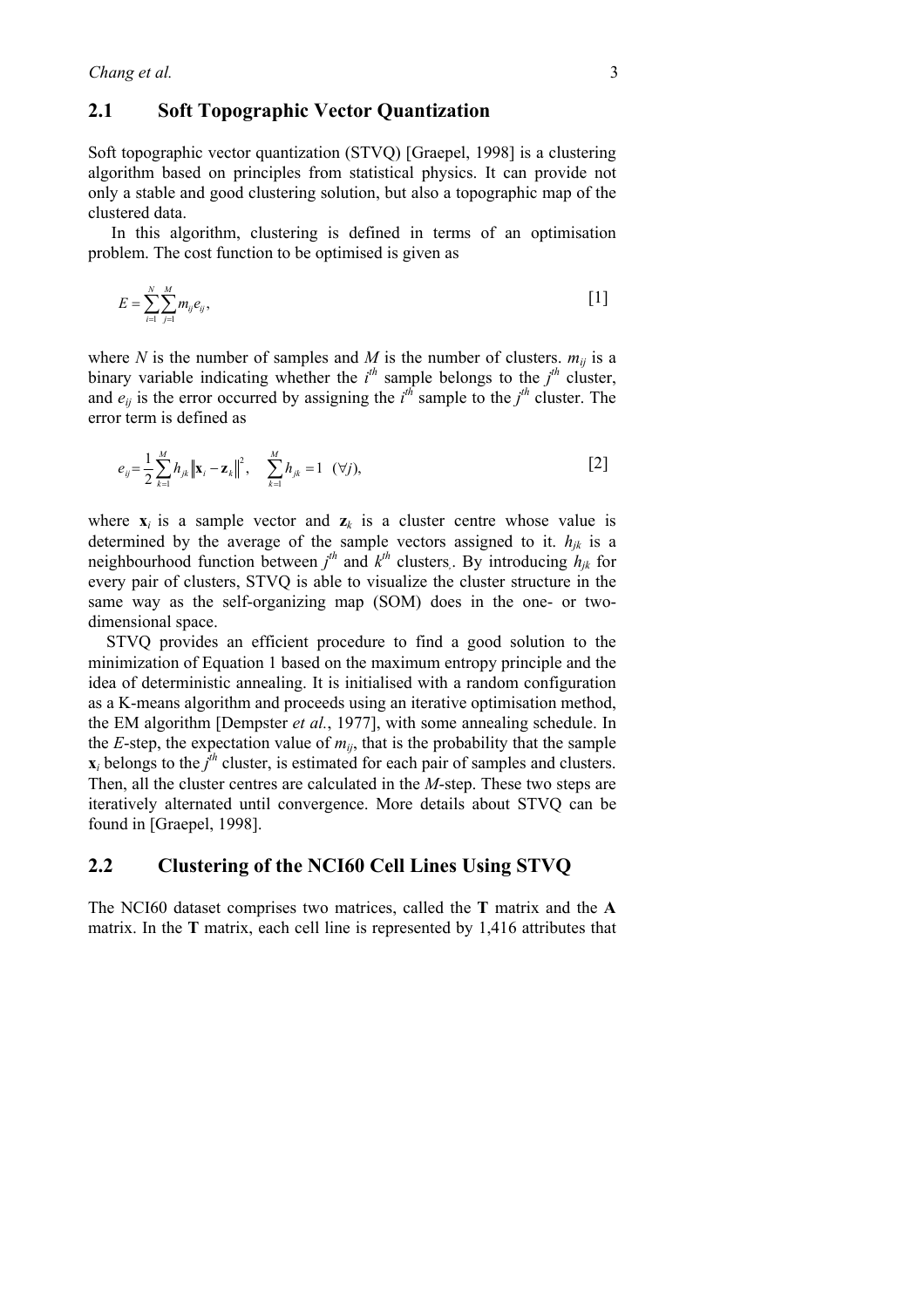include 1,376 genes and 40 molecular characteristics. The 1,376 genes are those with strong patterns of variation among the cell lines and with less than or equal to 4 missing values [Scherf *et al.*, 2000]. Each cell line in the **A** matrix is represented by the activity values of 1,400 chemical compounds.

For each cell line in the **T** matrix, all of its attribute values were standardized (mean value is 0 and the standard deviation is 1) across 1,416 attributes, including genes and individual targets. Likewise, all the drug activity values of each cell line in the **A** matrix were standardized. Now, each cell line is represented as a vector, where the vector  $\mathbf{x}_i$  corresponds to the  $i^{th}$  cell line.

First, we have clustered the 60 cell lines based on the gene expression profiles. For each cluster centre **z***k*, all of its attribute values are standardized after every update. Then the squared Euclidean distance in Equation 2 is closely related with the Pearson correlation coefficient. That is,

$$
\|\mathbf{x}_{i} - \mathbf{z}_{k}\|^{2} = (\mathbf{x}_{i}^{T}\mathbf{x}_{i} + \mathbf{z}_{k}^{T}\mathbf{z}_{k} - 2\mathbf{x}_{i}^{T}\mathbf{z}_{k})
$$
\n
$$
= \left(2D - 2D \times \frac{\mathbf{x}_{i}^{T}\mathbf{z}_{k}}{D}\right) = 2D(1 - r_{ik}),
$$
\n
$$
\tag{3}
$$

where *D* is the number of attributes of  $\mathbf{x}_i$  and  $\mathbf{z}_k$ , and  $r_{ik}$  is the Pearson correlation coefficient for  $\mathbf{x}_i$  and  $\mathbf{z}_k$ . Based on this relation, we have used the squared Euclidean distance scaled by  $1/D$  as the distance between  $\mathbf{x}_i$  and  $\mathbf{z}_k$ , and the error term in Equation 2 is equivalent to

$$
e_{ij} = \frac{1}{2} \sum_{k=1}^{M} h_{jk} \frac{\left\| \mathbf{x}_i - \mathbf{z}_k \right\|^2}{D} = \sum_{k=1}^{M} h_{jk} (1 - r_{ik}) \tag{4}
$$

The cell lines have been clustered with varying number of clusters, that is 9, 16, and 25. The result with 16 clusters is shown in Figure 1(a). It can be seen that each cluster or nearby clusters appropriately reflect the organ of origin of its constituent, especially for the leukaemias (LE), the colon cancer lines (CO), the CNS lines, the renal carcinoma lines (RE), and the melanoma lines (ME).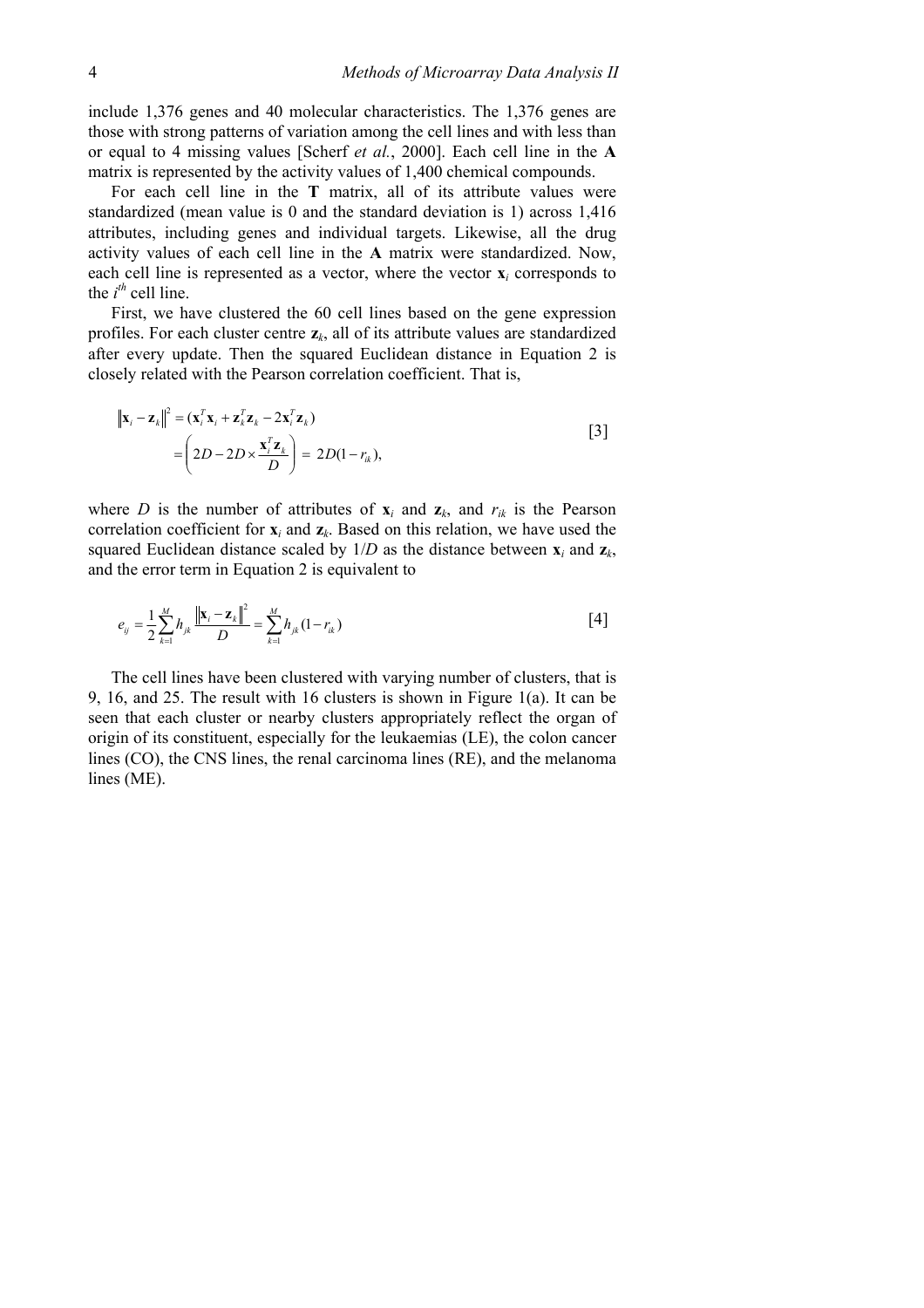| <b>CNS:SNB-19</b><br><b>CNS:U251</b><br><b>CNS:SF-295</b>                                                   | <b>RE:A498</b><br><b>REACHN</b><br><b>RE:TK-10</b><br><b>RE:RXF-393</b><br>RE:786-0<br>RE:UO-31<br>RE:CAKI-1 | OV:OVCAR-3<br>OV:OVCAR-4<br>OV:IGROW1<br>OV:5K-OV-3                             | LE:NET-H460<br>LC:A549/ATCC<br>LC:EKYX                       | <b>BR:BT-549</b><br>RE:TK-10<br><b>RE:RXF-393</b><br><b>LC:HOP-92</b><br>BR:MDA-MB-231<br>/ATCC                       | LC:EKVX<br>OV:OVCAR-5<br>OV:OVCAR-4<br><b>BR:T-47D</b> | LC:NCT-H522                                                         | <b>LE:SR</b><br>LE:RPMI-8226<br>LE:K-562<br>LE:HL-60<br>LE:CCRF-CEM<br>LEMOLT-4 | <b>CNS:SNB-19</b><br><b>CNS:SNB-75</b><br><b>RE:A498</b>                               | <b>CNS:SE-268</b><br><b>CNS:SF-539</b><br>MF:SK-MFI-28     | <b>CNS:U251</b><br><b>CNS:SE-295</b><br>OV:OVCAR-3                        | ME:SK-MEL-2<br>ME:UACC-257<br>OV:OVCAR-4<br>OV:IGROV1<br>OV:SK-0V-3                      |
|-------------------------------------------------------------------------------------------------------------|--------------------------------------------------------------------------------------------------------------|---------------------------------------------------------------------------------|--------------------------------------------------------------|-----------------------------------------------------------------------------------------------------------------------|--------------------------------------------------------|---------------------------------------------------------------------|---------------------------------------------------------------------------------|----------------------------------------------------------------------------------------|------------------------------------------------------------|---------------------------------------------------------------------------|------------------------------------------------------------------------------------------|
| <b>CNS:SF-268</b><br><b>CNS:SF-539</b><br><b>CNS:SNB-75</b><br>BR:BT-549<br><b>BR:HS578T</b><br>LC:NCI-H226 | ME:LOXIMVI<br>PR:PC-3<br>LC:HOP-62                                                                           | ME:M14<br>MF:MAI MF-3M<br>MF:SK-MFI-28                                          | BR:MDA-MB-435<br>BR:MDA-N                                    | <b>REACHN</b><br>RE:786-0<br>RE:UO-31<br>RE:CAKI 1                                                                    | OV:OVCAR-8<br>BR:MCF7/<br>ADF-RES                      | <b>CO:HCT-15</b><br><b>CO:HT29</b><br>CO:COLO205                    | ME:LOXIMVI<br><b>BR:MCF7</b><br><b>CO:HCT-116</b><br><b>CO:SW 620</b>           | ME:SK-MEL-5<br>ME:UACC-62<br>MEM14<br>MEMALME-3M<br>BR:MDA-MB-23<br>/ATCC<br>LC:HOP-92 | BR:MDA-MB-435<br>BR:MDA-N                                  | LC:NCI-H322M<br><b>CO:HCT-116</b><br>CO:HCT 15                            | BR:MCF7<br><b>BR:T-47D</b><br>CO:SW-620                                                  |
| RESNIZL<br>LC:HOP-92<br>BR:MDA-MB-231<br>/ATCC                                                              | LC:NET-H23<br>LC:NCI-H522<br><b>BR:MCF7</b><br><b>BR:T-47D</b>                                               | LE:SR<br>LE:RPMI-822b<br>LE:K-562<br>LE:HL-60<br><b>LE:CCRF-CEM</b><br>LEMOLT-4 | MF-SY-MFI-5<br>ME:UACC-62<br>ME:UACC-257<br>ME:SK-MEL-2      | <b>RE:A198</b><br>LE:NET-H460<br>LC:A549/ATCC<br><b>PR:DU-145</b><br>LC:NCI-H226                                      | 0V:SK-0V-3<br>LC:NCT-H322M                             | PR:PC-3<br>OV:OVEAR-3<br>OV:IGROV1<br>CO:KM12<br><b>CO:HCC-2998</b> | <b>BR:MFA-MB-43\$</b><br>BR:MDA-N                                               | OV:OVEAR-8<br>OV:OVCAR-5<br>LC:NCI-H460                                                | RE:CAKI-1<br><b>RE:ACHN</b><br><b>BR:BT-549</b><br>LC:EKVX | <b>RE:TK-10</b><br>RE:RXF-393<br>RE:786-0<br><b>RE:UO-31</b><br>LC:HOP-62 | <b>BR:HS578T</b><br>LC:A549/ATCC<br>MELOXIMVI<br>PR:PC-3<br>RESN12C<br><b>PR:DII-145</b> |
| LC:NCI-H322M                                                                                                | <b>CO:KM12</b><br>CO:HT29<br><b>CO:HCC-2998</b><br>CO:COLO205                                                | <b>CO:HCT-116</b><br>CO:SW-620<br><b>CONCT-15</b><br>OV:OVCAR-5                 | <b>PR:DU-145</b><br>OV:OVCAR-0<br>BR:MCF7/<br><b>ADF-RES</b> | <b>CNS:SNB-19</b><br>CN5:U251<br><b>CNS:SF-295</b><br><b>CNS:SF-268</b><br><b>CNS:SF-539</b><br>RE:SN12C<br>LC:HOP-62 | CNS:SNB-75<br><b>BR:HS578T</b>                         | ME:SK-MEL-5<br>ME:UACC-62<br>LC:NCI-H23                             | ME:M14<br>ME:SK-MEL-2<br>ME:MALME-3M<br>ME:SK-MEL-28<br>ME:UACC-257             | <b>CO:HT29</b><br>CO:HCC-2998                                                          | LE:K-562<br>BR:MCF7/<br>ADF-RES<br><b>CO:COLO205</b>       | LE:HL-60<br><b>LE:CCRF-CEM</b><br>LE:MOLT-4<br>LC:NCI-H226<br>CO:KM12     | LE:SR<br>LE:RPMI-8226<br>LC:NCI-H23<br>LC:NCI-H522                                       |
|                                                                                                             | (a)                                                                                                          |                                                                                 |                                                              | (b)                                                                                                                   |                                                        |                                                                     | $\left( 0 \right)$                                                              |                                                                                        |                                                            |                                                                           |                                                                                          |

*Figure 1.* The results of cell line clustering: (a) based on gene expression profiles ( $\alpha$  = 0.0), (b) based on interpolated distance ( $\alpha = 0.7$ ), and (c) based on drug activity patterns ( $\alpha = 1.0$ ). The value of  $h_{jk}$  is inversely proportional to the Euclidean distance between  $j^{th}$  and  $k^{th}$  clusters, where each cluster is represented as a discrete position in the two-dimensional lattice. In this  $4\times4$  lattice, the cluster in the upper-left corner is encoded as  $(0, 0)$  and that in the lower-right corner as (3, 3). Clusters at the corners and ends are not neighbouring each other in view of Euclidean distance between the coordinates in the lattice.

We then ask, will the cell lines from the same tissue of origin show similar patterns in drug activities, such that they appear in the same or nearby clusters? To investigate if this is the case, we have clustered the cell lines based on both gene expression profiles and drug activity patterns. The error occurred by assigning a cell line to a particular cluster is defined as

$$
e_{ij} = \frac{1}{2} \sum_{k=1}^{M} h_{jk} \left[ (1-\alpha) \left\| \mathbf{x}_i^g - \mathbf{z}_k^g \right\|^2 + \alpha \left\| \mathbf{x}_i^d - \mathbf{z}_k^d \right\|^2 \right], \qquad (0 \le \alpha \le 1)
$$

where the cell line  $\mathbf{x}_i^g$  and the cluster  $\mathbf{z}_k^g$  are related with gene expression profiles, and  $\mathbf{x}_i^d$  and  $\mathbf{z}_k^d$  with the drug activity patterns. The constant  $\alpha$  is used to interpolate two distances based on the gene expression profiles and drug activity patterns.

Two criteria were used to measure the quality of the clustering results: the average Pearson correlation coefficient *R* and the average entropy *H* across all the clusters. They are defined as

$$
R = \sum_{j=1}^{M} \frac{N_j}{N} \left[ \frac{2}{N_j (N_j - 1)} \sum_{i < k} r_{ik}^j \right],\tag{6}
$$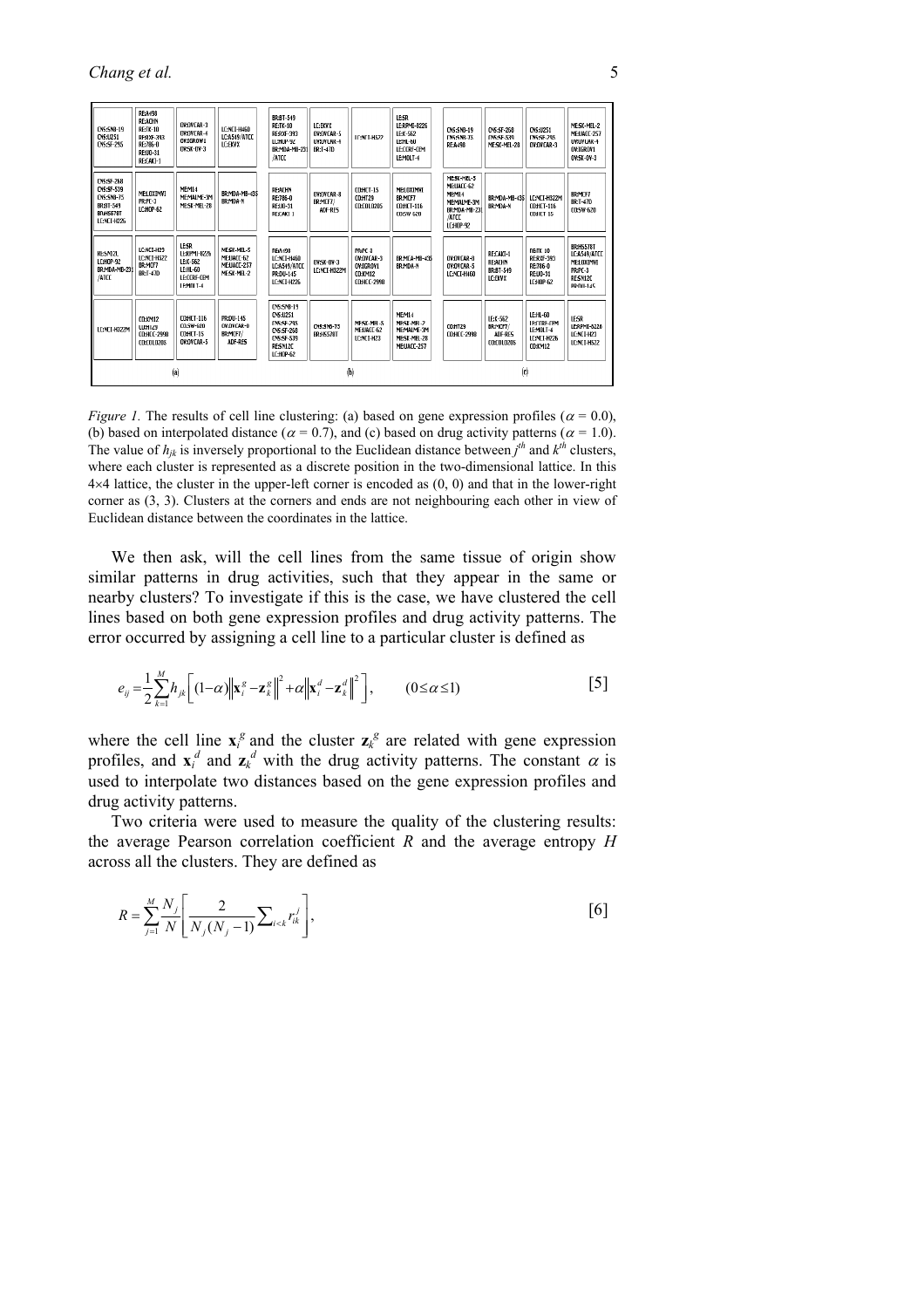$$
H = \sum_{j=1}^{M} \frac{N_j}{N} \left[ -\sum_{k=1}^{C} \frac{N_{jk}}{N_j} \log \left( \frac{N_{jk}}{N_j} \right) \right],\tag{7}
$$

where *N* is the number of cell lines, *M* is the number of clusters, and *C* is the number of tissues of origin. *N<sub>i</sub>* represents the number of cell lines assigned to the  $j<sup>th</sup>$  cluster, and  $N_{jk}$  the number of cell lines from the  $k<sup>th</sup>$  organ of origin in the  $j<sup>th</sup>$  cluster. The value in the bracket in Equation 6 is the average Pearson correlation coefficient across all the pairs of cell lines in the same cluster and that in Equation 7 represents the entropy in a cluster. When the cluster size is fixed, the higher value of entropy *H* means that the cluster structure is less reflective of the tissue of origin of the cell lines. In the case of the Pearson correlation coefficient *R*, the higher value means a better quality of clustering result in terms of inner cluster similarity.

Figure 2 shows the variation of the values of *R* and *H* in clustering of the cell lines, respectively, with varying  $\alpha$  values in Equation 5. It can be seen that, with the higher value of  $\alpha$ , the value of  $R$  based on gene expression profiles gets lower and the value based on drug activity patterns gets higher, showing the opposite trends between the two cases. In the case of the average entropy, as the value of  $\alpha$  increases, the entropy has a tendency of being higher (for 16 clusters, from 0.40 to 0.72), and thus the quality of clustering becomes worse.



*Figure 2.* Values of the two measures of clustering quality over varying  $\alpha$ . (a) Averaged Pearson correlation coefficients for 9 and 16 clusters. GE: The Pearson correlation coefficient based on gene expression profiles. DA: The coefficient based on drug activity patterns. (b) Averaged clustering entropies for 9 and 16 clusters. Only cancer types of the constituents in a cluster are considered, so just one graph suffices for each experiment.

From these two results, we can see that, in general, the similarity in gene expression profiles among a set of cell lines does not necessarily relate to a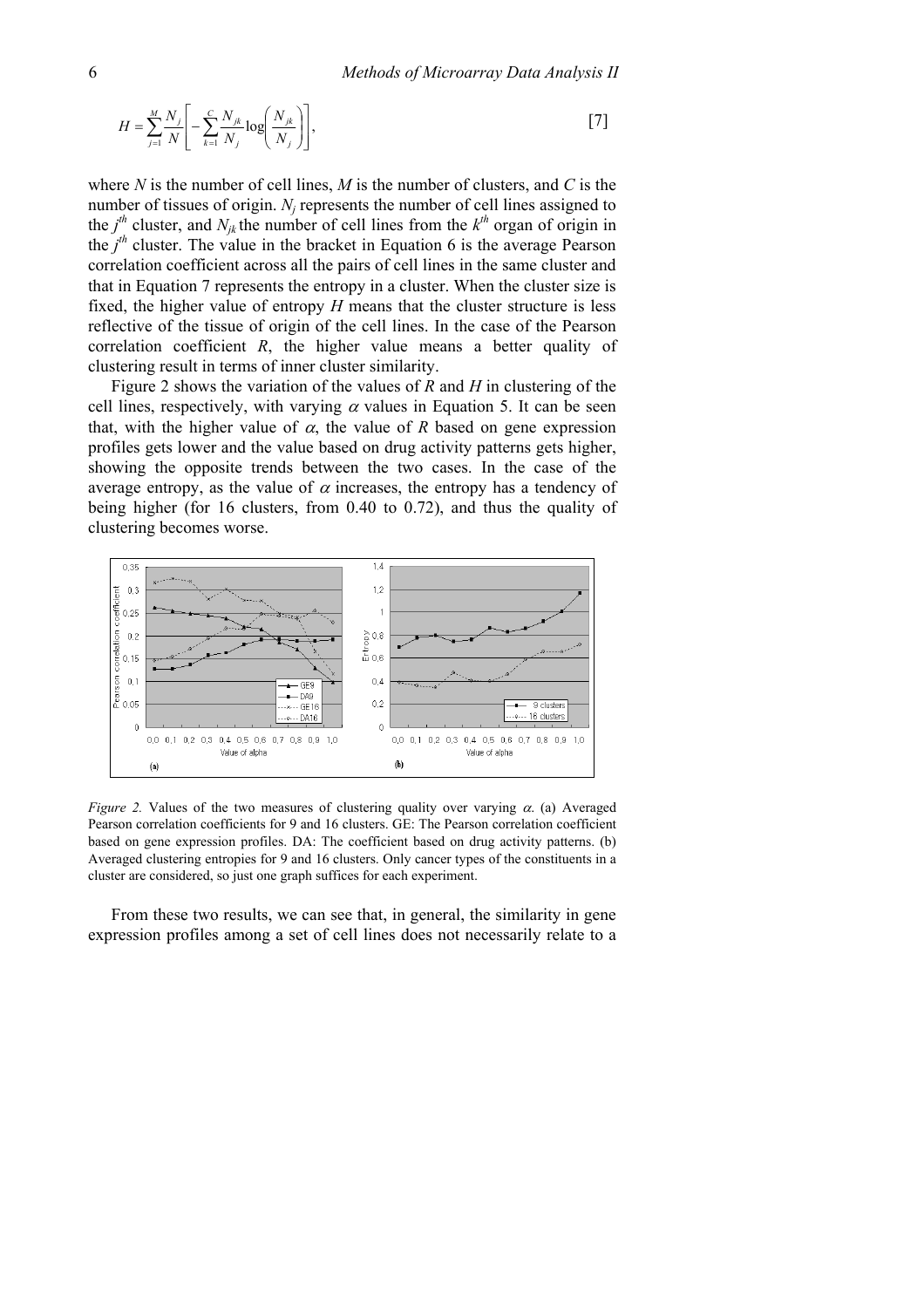similarity in drug activity patterns among the cell lines. Also, the drug activity patterns are less related to the organ of origin, when compared with the gene expression profiles.

The cluster structure of the 60 cell lines on the basis of drug activity patterns only, that is  $\alpha = 1.0$  in Equation 5, is shown in Figure 1(c). As also indicated by the value of average entropy, the cluster structure of the cell lines can be seen to be more heterogeneous than the result based on the gene expression profiles only. And Figure 1(b) shows a compromised solution with  $\alpha = 0.7$ . In [Scherf *et al.*, 2000], it has been proposed that this heterogeneity might be partly due to the activity of genes related to drug sensitivity and resistance, which has been supported by the fact that several cell lines with a relatively high expression level of multi-drug resistance gene *ABCB1* have been clustered in the same group. Inspired by our clustering results and the proposal, we have tried analysing the relationships among the activities of anticancer drugs and the expression levels of the genes by Bayesian network learning.

## **3. DEPENDENCY ANALYSIS USING BAYESIAN NETWORK LEARNING**

### **3.1 Bayesian Networks**

A Bayesian network [Heckerman, 1999] is a probabilistic graphical model that represents the joint probability distribution over a number of random variables. For an efficient representation, conditional independencies among the variables are exploited. These conditional independencies are encoded by a DAG (directed acyclic graph) structure in which a node corresponds to a random variable. The joint probability distribution over a set of *n* random variables  $X = \{X_1, X_2, ..., X_n\}$ , given the Bayesian network for X, is described as follows:

$$
P(\mathbf{X}) = \prod_{i=1}^{n} P(X_i \mid \mathbf{Pa}(X_i)),
$$
 [8]

where  $\textbf{Pa}(X_i)$  is the set of parents of node  $X_i$  in the Bayesian network structure.  $P(X_i | \textbf{Pa}(X_i))$  in the above equation is called the local probability distribution for *Xi*. Typically, the linear Gaussian model for continuous variables and the multinomial model for discrete variables are used for modeling the local probability distribution.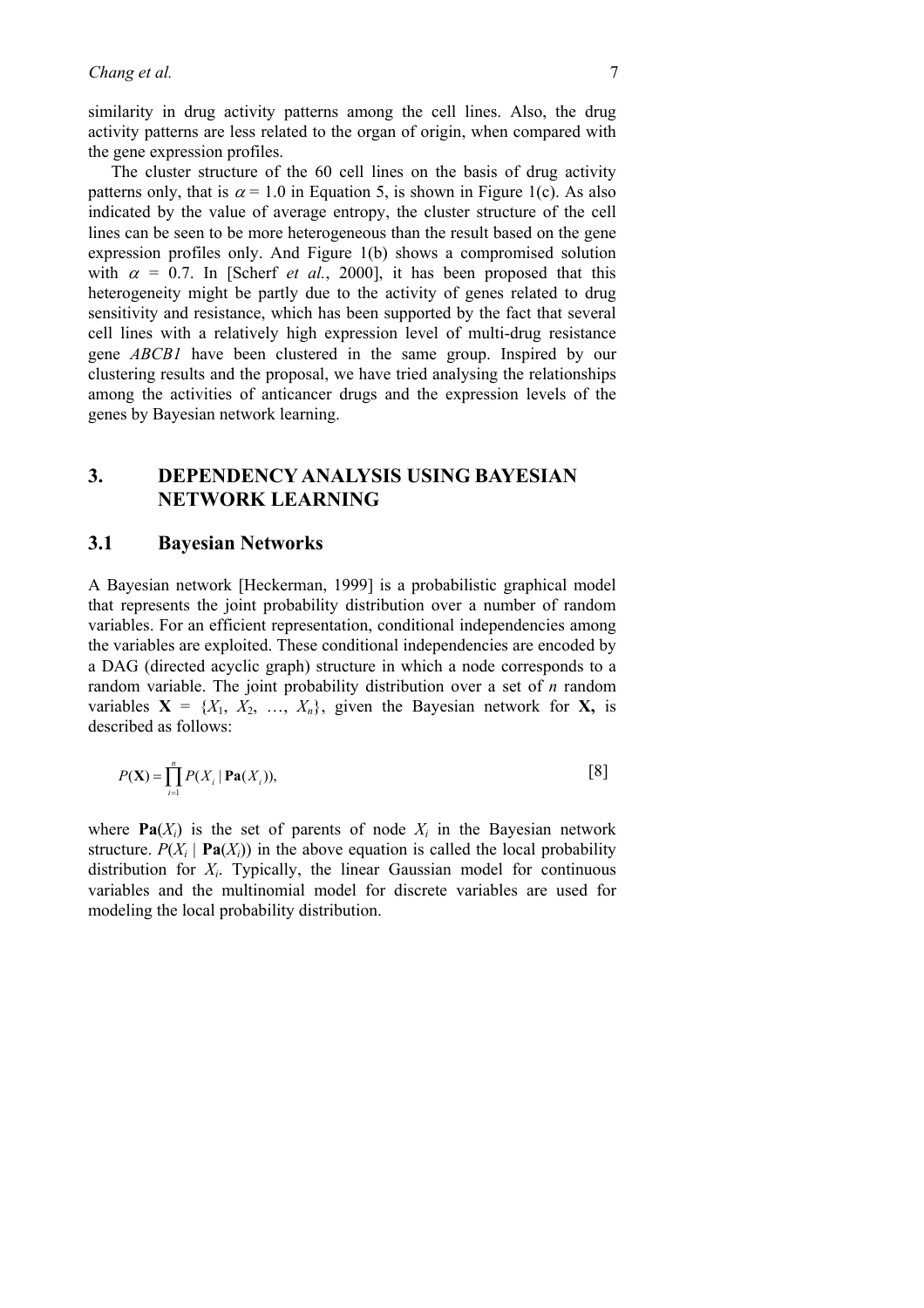Learning Bayesian networks from data consists of two parts: learning the network structure and learning the local probability distribution for each node in the given structure. The second part corresponds to a simple calculation under some reasonable assumptions [Heckerman, 1999]. A popular approach to structural learning is the score-based search. The search space is nevertheless super-exponential in the number of variables. Because it is nearly impossible to find the best-scoring network structure even in a moderate case (7 or 8 variables), several search heuristics such as greedy search, greedy search with random restarts, and simulated annealing are used in practice [Heckerman, 1999]. In this paper, the greedy search algorithm and another search heuristic for hundreds of variables with the BD (Bayesian Dirichlet) scoring metric [Heckerman *et al.*, 1995] are used to learn Bayesian networks from the NCI60 dataset.

## **3.2 Applying Bayesian Networks to the Analysis of NCI60 Dataset**

The NCI60 dataset contains gene expression patterns (T matrix) and drug activity patterns (A matrix) for 9 different cancer types [Scherf *et al.*, 2000]. To model the probabilistic relationships among them, we use a Bayesian network where each node corresponds to each variable. In the Bayesian network learning, the **T** matrix and **A** matrix are combined together, so that each cell line sample has gene expression levels and drug activities as its attributes.

#### **3.2.1 Pre-Processing of the Dataset**

The experiments focus on the 1,376 genes and 118 drugs as in the analysis of gene-drug correlations by Scherf *et al.* [2000]. Furthermore, genes and drugs that have more than 3 missing values across 60 samples, as well as unknown ESTs, were eliminated for robust analysis. Consequently, the analysed NCI60 dataset includes 60 samples with 890 attributes (805 gene expression levels, 84 drug activities, and one additional variable for the kind of cancer).

The number of attributes is extremely large compared to the number of samples. This might cause problems, such as a seriously slow learning speed, low confidence in learned models, and infeasibility of probabilistic inference. To cope with these problems, the number of attributes is reduced in two ways. One is to use prototypes of attributes. Genes and drugs are clustered respectively and the centre of each cluster is regarded as an attribute. The other is attribute selection. Here, all the genes and drugs are clustered together and all the members of some adjacent clusters are selected to construct the Bayesian network for the specific purpose of the analysis. The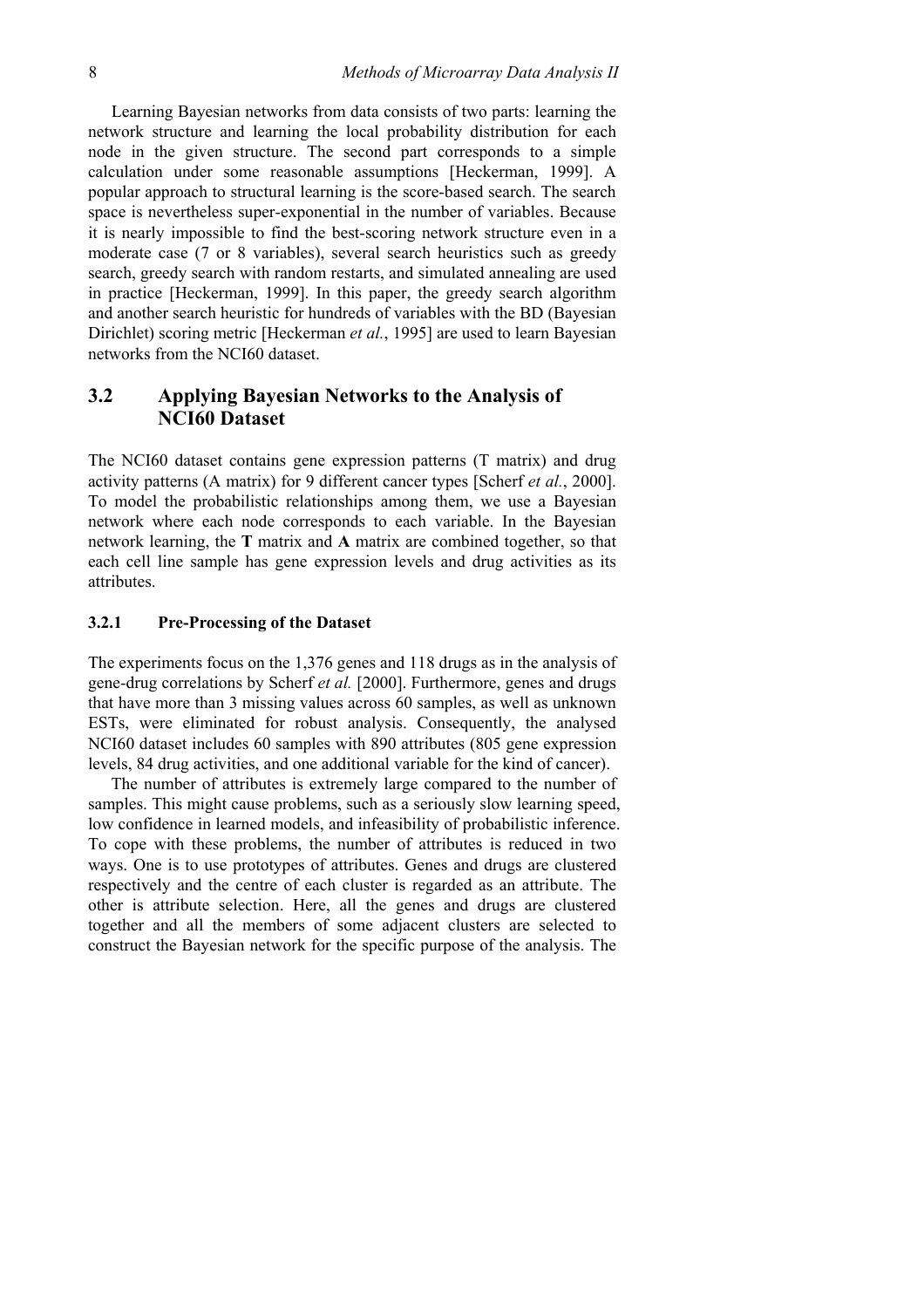soft topographic vector quantization (STVQ) described in Section 2 is used for clustering.

All the continuous attribute values were discretized into three levels (low, normal, and high) for the multinomial local probability distribution model of the Bayesian network. The multinomial model is chosen because of its expressive power although discretization might cause some information loss. Two discretization boundary values for each attribute are calculated as  $\mu$  + *c*⋅σ and  $\mu$  - *c*⋅σ. Here,  $\mu$  is the mean value and  $\sigma$  is the standard deviation of the attribute across 60 samples. *c* is a constant which determines the distribution ratio of the original values in low, normal, and high.

#### **3.2.2 A Fast Search Heuristic for Bayesian Network Learning**

A general greedy search algorithm [Heckerman, 1999] is nearly inapplicable to learning Bayesian networks which consist of hundreds of nodes. Friedman *et al.* [1999] suggest a fast search heuristic for such cases and a similar approach is adopted in the experiments. The "local to global" heuristic is a kind of greedy search algorithm. Here, the search space is reduced by learning the structure around each node within small bounds before performing the greedy search procedure. The bounds are based on the concept of a Markov blanket [Pearl, 1988]. The Markov blanket of a variable satisfies the following.

$$
P(X_i | \mathbf{X} - X_i) = P(X_i | \mathbf{BL}(X_i)), \qquad \mathbf{BL}(X_i) \subseteq \mathbf{X} - X_i,
$$
 [9]

where **X** is the set of all the variables and  $BL(X_i)$  is the Markov blanket of  $X_i$ . Because the Markov blanket size of each node is unknown, the maximum size is pre-specified. Although the "local to global" heuristic is not guaranteed to find a good-scoring network in all cases, the learning speed is much faster than a general greedy search algorithm in the case of learning Bayesian networks with hundreds of nodes.

### **3.3 Experimental Results**

Experimental results on the original dataset (Dataset 1), one reduced dataset with prototypes (Dataset 2), and another reduced dataset with selected attributes (Dataset 3) are given here. Table 1 shows the properties of these three datasets with applied learning methods, learning time, and the applicability of probabilistic inference. This table describes the properties of three datasets with respect to the applied learning methods, learning time, and the applicability of probabilistic inference. Samples in Dataset 2 have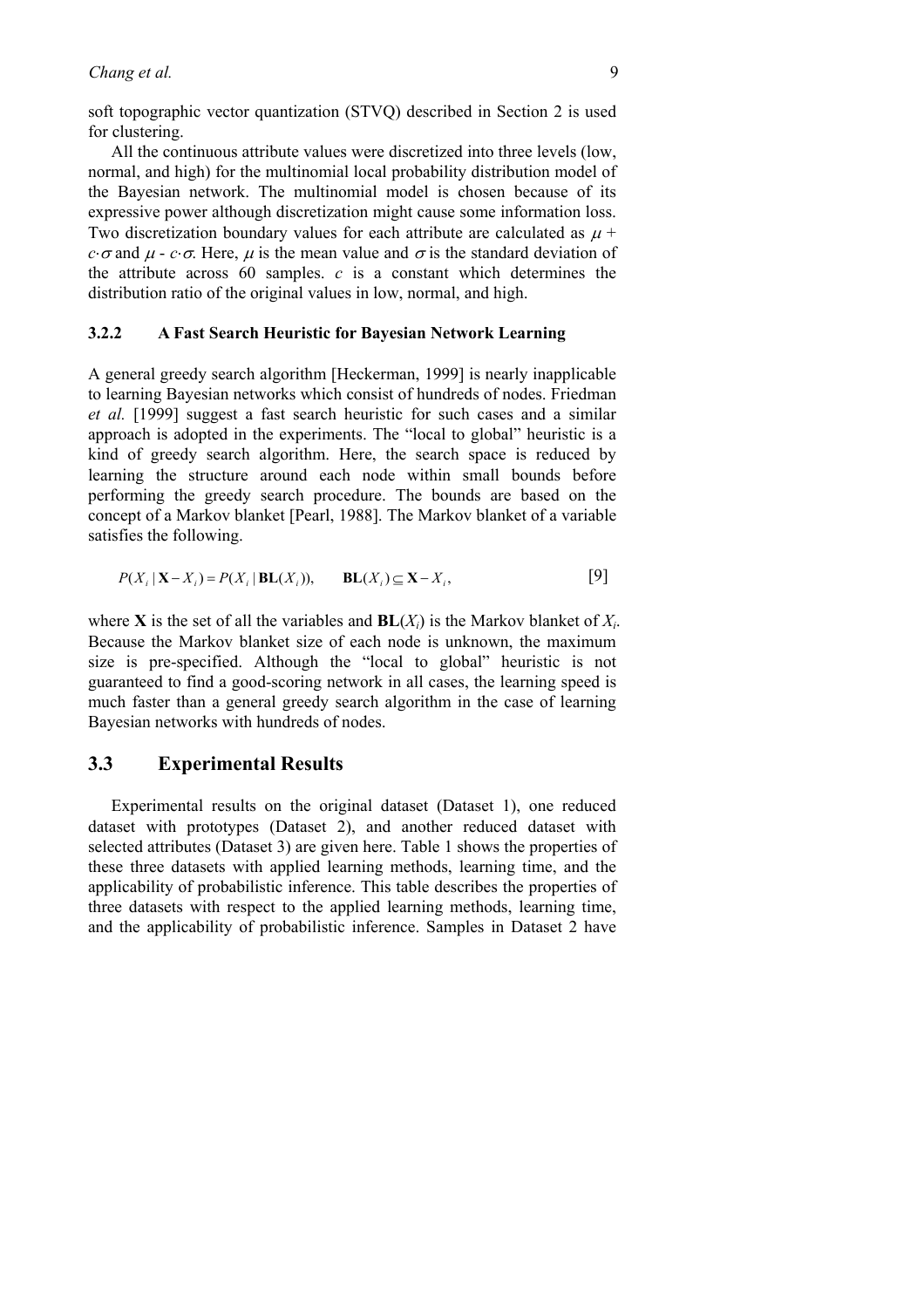gene prototypes and drug prototypes as attributes. Dataset 1 is too large to apply the general greedy search algorithm. Dataset 3 is so small that the "local to global" heuristics are not required. Microsoft MSBN software http://research.microsoft.com/research/dtg/msbn/OldMSBN.htm - was used for probabilistic inference in the analysis. The average learning time is measured on a Pentium III 1GHz machine.

*Table 1*. The properties of three datasets with respect to the applied learning methods, learning time, and the applicability of probabilistic inference. The numbers in the parentheses of the forth column represent the number of runs of the greedy search algorithm with random initialisations. The numbers in the parentheses of the fifth column represent the used maximum Markov blanket sizes. The rightmost column shows the applicability of probabilistic inference to the Bayesian networks learned from each dataset.

|           | # of<br>genes | # of<br>drugs | Greedy<br>search        | "Local to global"<br>heuristics | Learning time<br>in avg. (secs) | Prob.<br>inference |
|-----------|---------------|---------------|-------------------------|---------------------------------|---------------------------------|--------------------|
| Dataset 1 | 805           | 84            | $\frac{\cdots}{\cdots}$ | $O(5 \sim 8)$                   | 3233.7                          | no                 |
| Dataset 2 | 40            |               | 0(20)                   | $Q(5 \sim 15)$                  | 123.9                           | yes                |
| Dataset 3 | 12            |               | 100)                    | $66 - 22$                       | 15.6                            | yes                |

#### **3.3.1 Experimental Results on the Original Dataset**

Three Bayesian networks were learned from the original dataset according to three different discretization boundaries  $(c = 0.43, 0.50, \text{ and } 0.60)$ . Probabilistic inference from the Bayesian network with 890 nodes is nearly impossible. Hence, only the number of edges connected to each node is analysed here. An edge represents direct probabilistic dependency and the node with many edges is considered to be related to many other nodes. Table 2 lists the top ten nodes that are most related to others on average in three Bayesian networks. The most related one is the cancer type node. The other nine nodes are all for genes. The results seem to be reasonable since the strong relationship between gene expression patterns and the kind of cancer is discovered from the cluster analysis in Section 2.

To investigate the influence of different discretization boundaries on the analysis, the Pearson correlation coefficient  $(r_{ii})$  among the numbers of edges of all the nodes in two Bayesian networks was calculated as follows:

$$
r_{ij} = \frac{\sum_{k=1}^{890} n_{ki} n_{kj} - \frac{1}{890} \sum_{k=1}^{890} n_{ki} \sum_{k=1}^{890} n_{kj}}{\sqrt{\sum_{k=1}^{890} n_{ki}^2 - \frac{1}{890} (\sum_{k=1}^{890} n_{ki})^2} \cdot \sqrt{\sum_{k=1}^{890} n_{kj}^2 - \frac{1}{890} (\sum_{k=1}^{890} n_{kj})^2}},
$$
\n[10]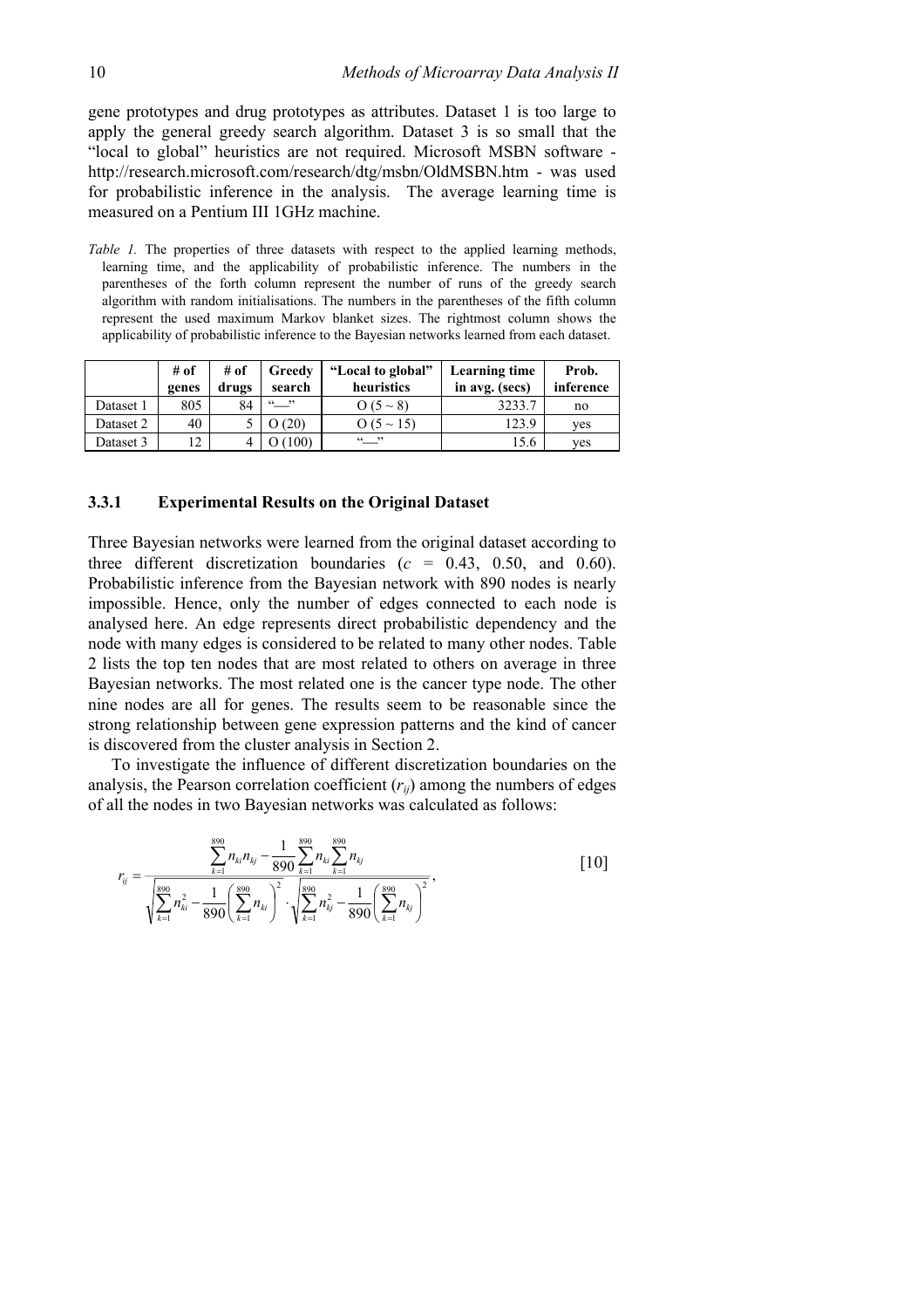where  $n_{ki}$  is the number of edges of node k in Bayesian network *i* and  $n_{ki}$  is the number of edges of the same node in Bayesian network *j*. The average value of *rij* among three Bayesian networks is 0.841. The number of edges of each node does not seem to be so much influenced by different discretization boundary values.

*Table 2.* Top ten nodes that are closely related to the others. The first is cancer type and the other nine nodes are all for genes. The average number of edges of each node over all 890 nodes is 5.21.

| <b>Description of node</b>                                                                                                      | The average     |
|---------------------------------------------------------------------------------------------------------------------------------|-----------------|
|                                                                                                                                 | number of edges |
| The kind of cancer                                                                                                              | 125             |
| SID W 487878, SPARC/osteonectin [5':AA046533, 3':AA045463]                                                                      | 25              |
| Homo sapiens Cyr61 mRNA, complete cds Chr.1 [486700, (DIW),<br>5':AA044451, 3':AA044574]                                        | 18.3            |
| SID W 162479, Homo sapiens epithelial-specific transcription factor<br>ESE-1b (ESE-1) mRNA, complete cds [5':H27938, 3':H27939] | 16              |
| CDH2 Cadherin 2, N-cadherin (neuronal) Chr. [325182, (DIRW),<br>5': W48793, 3': W49619]                                         | 13.7            |
| H. sapiens mitogen inducible gene mig-2, complete CDS Chr. 14<br>[488643, (IW), 5':AA045936, 3':AA045821]                       | 13.3            |
| SID W 429623, Homo sapiens clone 24659 mRNA sequence<br>[5':AA011634, 3':AA011635]                                              | 13.3            |
| SID W 290871, Integrin alpha-3 subunit [5':N99380, 3':N71998]                                                                   | 13              |
| COL4A1 Collagen, type IV, alpha 1 Chr.13 [145292, (EW),<br>5':R78225, 3':R78226]                                                | 12.7            |
| COL4A1 Collagen, type IV, alpha 1 Chr.13 [489467, (IEW),<br>5':AA054624, 3':AA054564]                                           | 12.7            |

#### **3.3.2 Experimental Results on the Reduced Dataset with Prototypes**

In the Bayesian network learned from the reduced dataset with 40 gene prototypes and 5 drug prototypes, the negative correlation between *ASNS* (Asparagine synthetase Chr.7 [510206, (IW), 5':AA053213, 3':AA053461]) and L-asparaginase, as well as the negative correlation between *DPYD* (SID W 278125, Dihydropyrimidine dehydrogenase [5':N94809, 3':N63511]) and 5FU (fluorouracil) are examined [Scherf *et al.*, 2000]. Figure 3 shows two parts of the Bayesian network. In Figure 3(a), *G*4 is the gene prototype which includes *ASNS* and *D*2 is the drug prototype which includes Lasparaginase. *G*4 and *D*2 are dependent on each other directly. This suggests that these two nodes are strongly correlated with each other. In Figure 3(b), *G*8 is the gene prototype that includes *DPYD* and *D*5 is the drug prototype that includes 5FU. *G*8 and *D*5 do not directly depend on each other.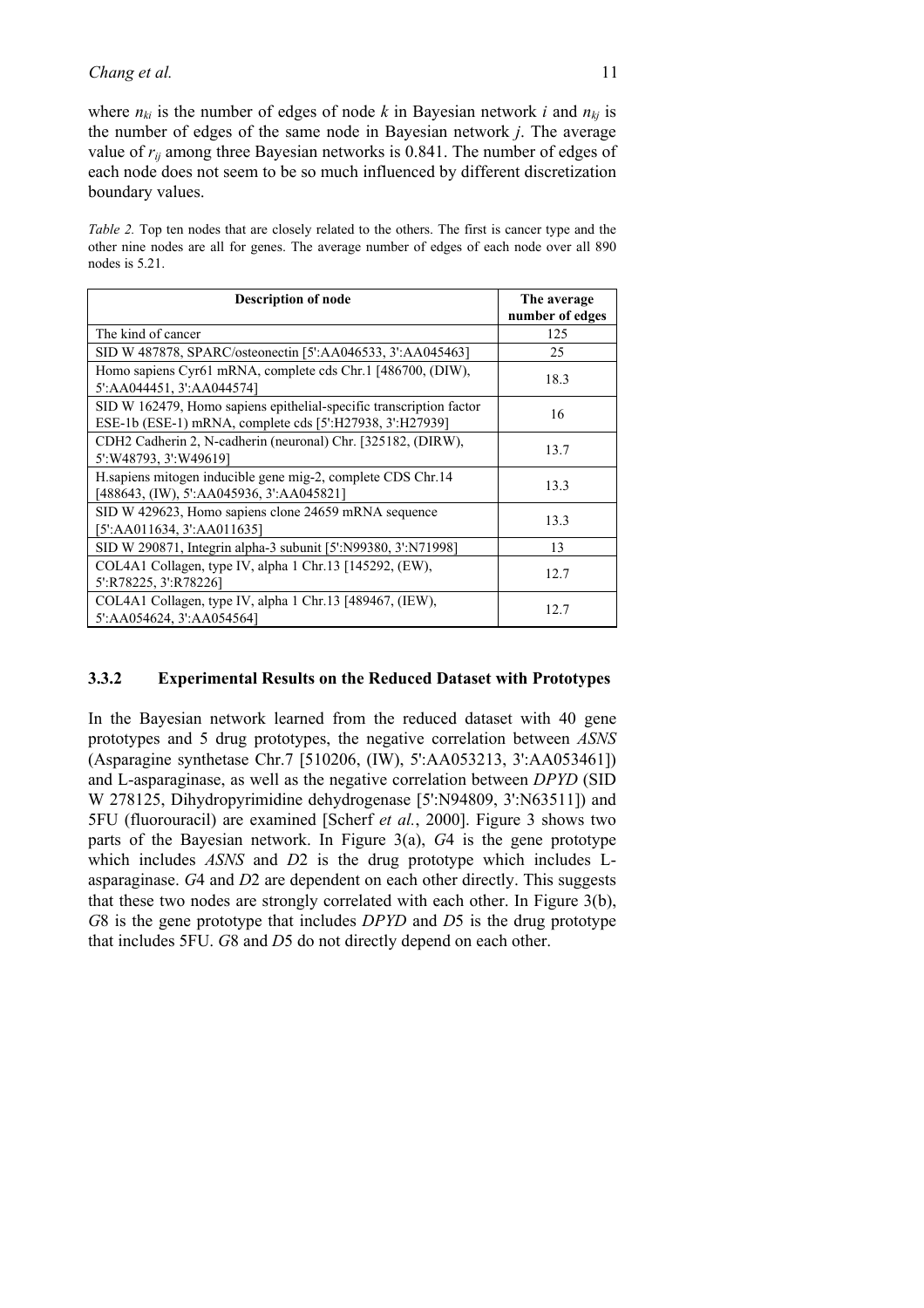

*Figure 3.* Two parts of the Bayesian network with 46 nodes.  $G1 \sim G40$  are gene prototypes. *D*1 ~ *D*5 correspond to drug prototypes. In (a), *D*2 directly depends on *G*4 and vice versa. *D*5 is not directly dependent on *G*8 in (b).

Table 3 presents the results of the probabilistic inference from the Bayesian network. The inferred conditional probabilities do not show the expected negative correlation between *D*2 and *G*4 clearly. For example,  $P(D2 = low | G4 = high)$  should be greater than  $P(D2 = high | G4 = high)$ . As a consequence, the Bayesian network with 46 nodes has failed to reveal some biologically known facts clearly. It might be due to the information loss induced from discretization, the use of prototypes, or both of these.

*Table 3.* The conditional probability table for  $P(D2 | G4)$  inferred from the Bayesian network in Figure 3. The negative correlation is not apparent here.

|               | $D2 = low$ | $D2 = normal$ | $D2 = high$ |
|---------------|------------|---------------|-------------|
| $G4 = low$    | 0.32096    | 0.27086       | 0.40818     |
| $G4 = normal$ | 0.31387    | 0.41247       | 0.27366     |
| $G4 = high$   | 0.32167    | 0.34920       | 0.32913     |

#### **3.3.3 Experimental Results on the Reduced Dataset with Selected Attributes**

To investigate the probabilistic relationships around L-asparaginase, 12 genes and 4 drugs were selected through clustering. Figure 4 shows the part of the Bayesian network with 17 nodes. In this figure, the direct probabilistic dependency is observed between the cancer type and L-asparaginase. Lasparaginase and *ASNS* are also dependent on each other directly. In addition, *ASNS* directly depends on *P5CR* (SID W 484773, PYRROLINE-5- CARBOXYLATE REDUCTASE [5':AA037688, 3':AA037689]). Tables 4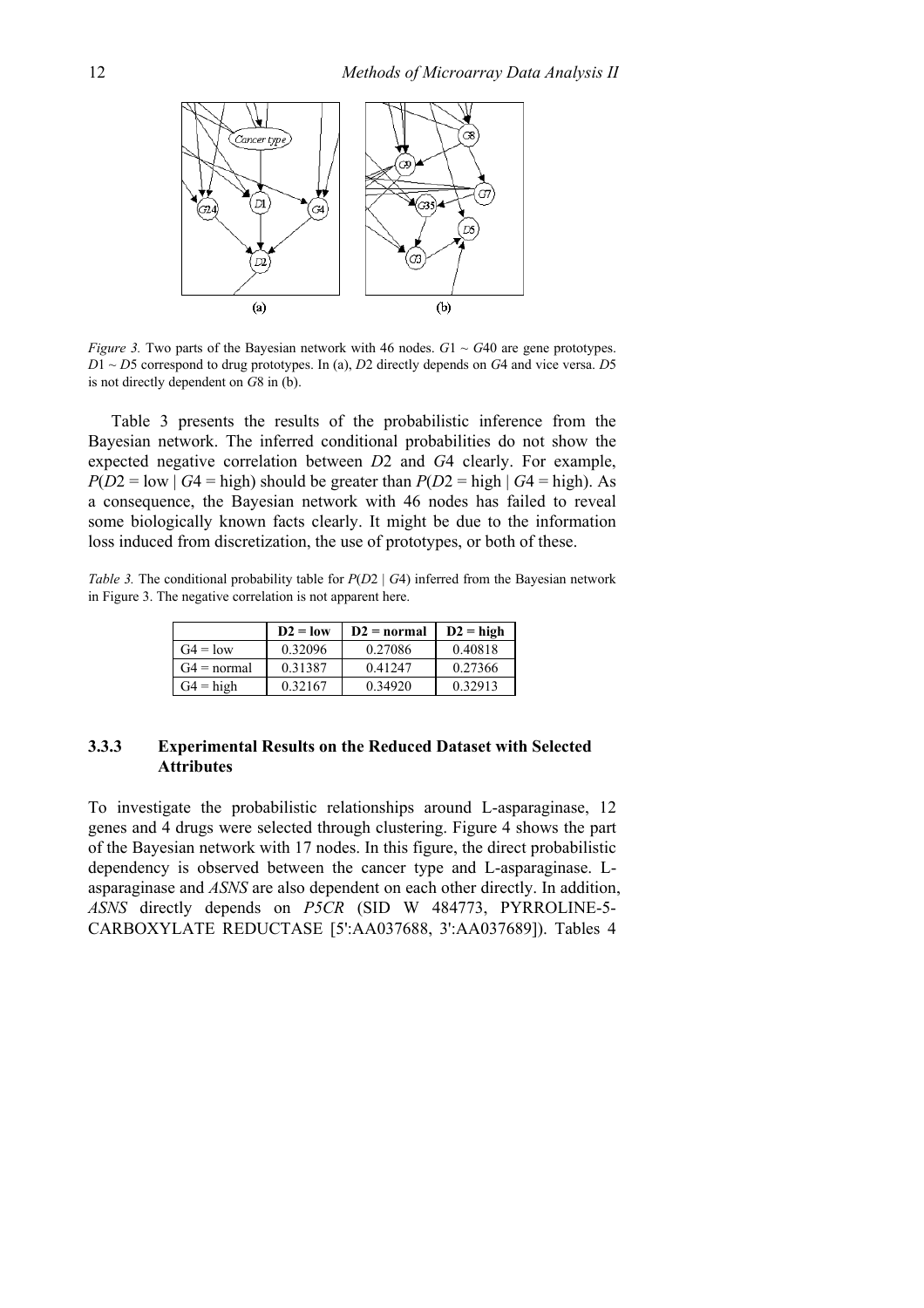and 5 show the results of some probabilistic inferences from the Bayesian network. The conditional probabilities in Table 4 coincide with the negative correlation between *ASNS* and L-asparaginase. Moreover, when the cancer type is known to be leukaemia, the negative correlation is stronger.



*Figure 4.* The Bayesian network with 17 nodes. Gene nodes are represented by acronyms. Following is the list of full names of the acronyms P5CR, ASNS, H2B, HH, and LL: SID W 484773, PYRROLINE-5-CARBOXYLATE REDUCTASE [5':AA037688, 3':AA037689] (P5CR), ASNS Asparagine synthetase Chr.7 [510206, (IW), 5':AA053213, 3':AA053461] (ASNS), SID 470936, Homo sapiens mRNA for for histone H2B, clone pjG4-5-14 [5':AA034106, 3':AA032092] (H2B), SID W 376009, HISTONE H1D [5':AA040305, 3':AA040326] (HH), SID W 430196, LACTOYLGLUTATHIONE LYASE [5':AA010331, 3':AA010332] (LL).

In addition, *P5CR* and L-asparaginase are highly negative-correlated in Table 5. *P5CR* is involved in the alanine and aspartate metabolism. *ASNS* is involved in the arginine and proline metabolism. These two metabolisms are closely located in the metabolic and regulatory pathway in the Kyoto Encyclopaedia of Genes and Genomes (KEGG) located on the web at (http://www.genome.ad.jp/kegg). And the similarity of *P5CR* and *ASNS* in relation to the negative correlation with L-asparaginase seem to indicate a meaningful relationship.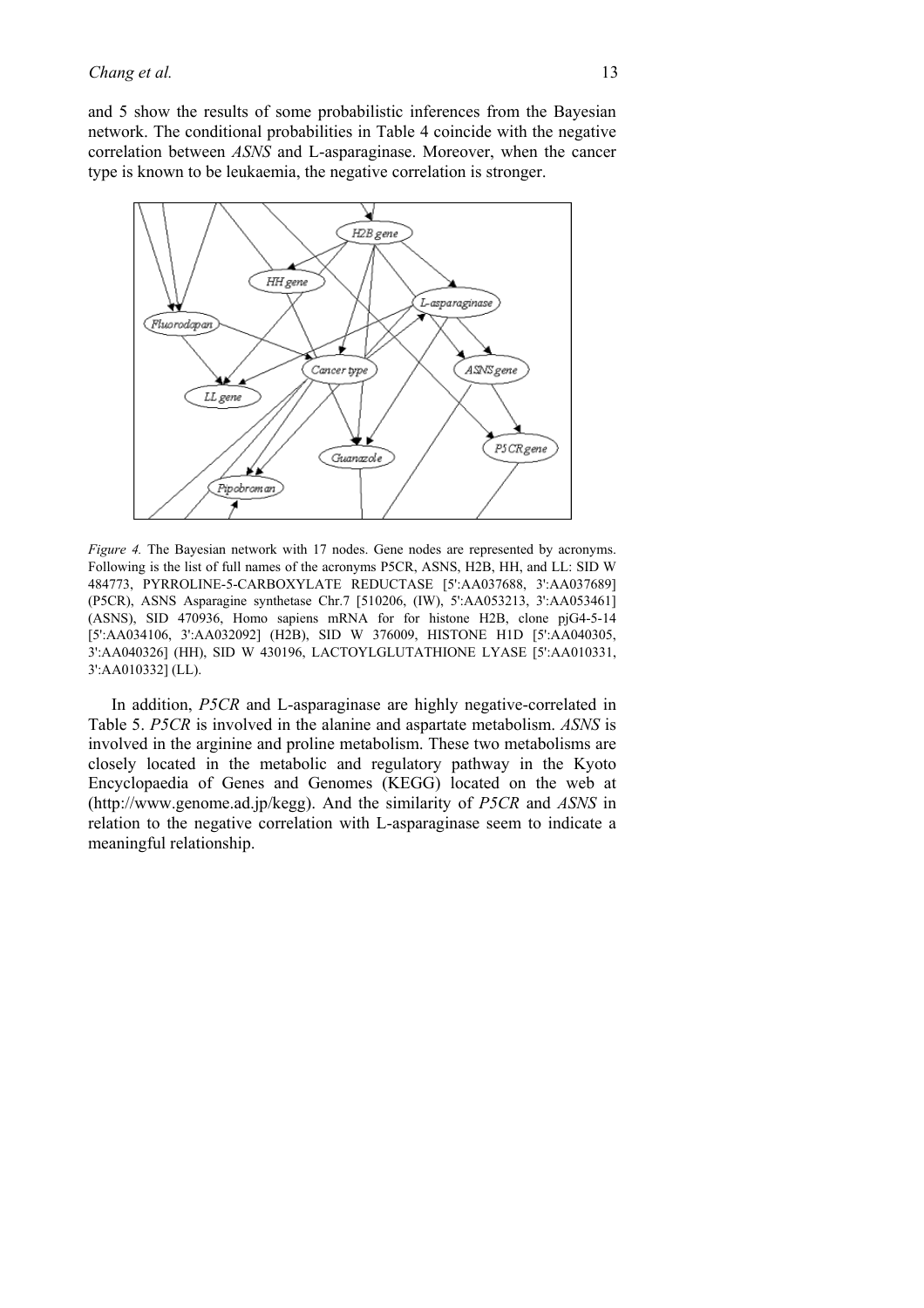*Table 4.* The conditional probability table for *P*(*L-asparaginase* | *ASNS*) and *P*(*Lasparaginase* | *ASNS*, *Cancer type* = *Leukaemia*) (the values in the parentheses). The quantified probabilistic dependency between the expression level of *ASNS* and the activity of L-asparaginase coincides with the known biological fact (the negative correlation).

|                        | $L$ -asparaginase $=$<br>low | $L$ -asparaginase $=$<br>normal | $L$ -asparaginase $=$<br>high |
|------------------------|------------------------------|---------------------------------|-------------------------------|
| $ASNS = low$           | 0.19857(0.17536)             | 0.27471(0.22838)                | 0.52672(0.59626)              |
| $\angle$ ASNS = normal | 0.31110(0.27128)             | 0.49795 (0.53790)               | 0.19095(0.19081)              |
| $ASNS = high$          | 0.42159(0.38500)             | 0.36279(0.42437)                | 0.21561(0.19063)              |

*Table 5.* The conditional probability table for *P*(*L-asparaginase* | *P5CR*). The quantified probabilistic dependency between the expression level of *P5CR* and the activity of Lasparaginase is similar to that between *ASNS* and L-asparaginase.

|                 | $L$ -asparaginase $=$ | L-asparaginase = | L-asparaginase = |
|-----------------|-----------------------|------------------|------------------|
|                 | low                   | normal           | high             |
| $P5CR = low$    | 0.27510               | 0.35226          | 0.37263          |
| $P5CR = normal$ | 0.31621               | 0.41072          | 0.27307          |
| $P5CR = high$   | 0.33837               | 0.39664          | 0.26499          |

### **4. CONCLUSION AND FUTURE WORK**

In this paper, the NCI60 dataset was analysed for the molecular pharmacology of cancer. First, the 60 cell lines were clustered using the STVQ algorithm. While the hierarchical clustering algorithm used in [Scherf *et al.*, 2000] operates in an agglomerative way and provides the tree-like cluster structure, the STVQ algorithm, starting from a coarse global structure, successively refines the cluster structure with some annealing schedule. And it finally represents the cluster structure in a two- or three-dimensional lattice.

We have performed cluster analyses based on the gene expression pattern and the drug activity pattern, respectively. The differences of the cluster structures were shown quantitatively in terms of the averaged Pearson correlation coefficient and the clustering entropy. The drug activity pattern less reflects the tissue of origin than the gene expression pattern, and it is suggested that this might be partly due to the expression of particular genes related to some drug activities. From these results, the drug activity pattern is analysed with gene expression patterns and cancer types for more detailed information, and Bayesian network learning was applied for this purpose.

In the experiments, a fast search heuristic was applied to learning the Bayesian network with hundreds of nodes. Among hundreds of attributes, only a few of them, including the cancer type and some genes, show notable relations to others. In order to perform the probabilistic inference, we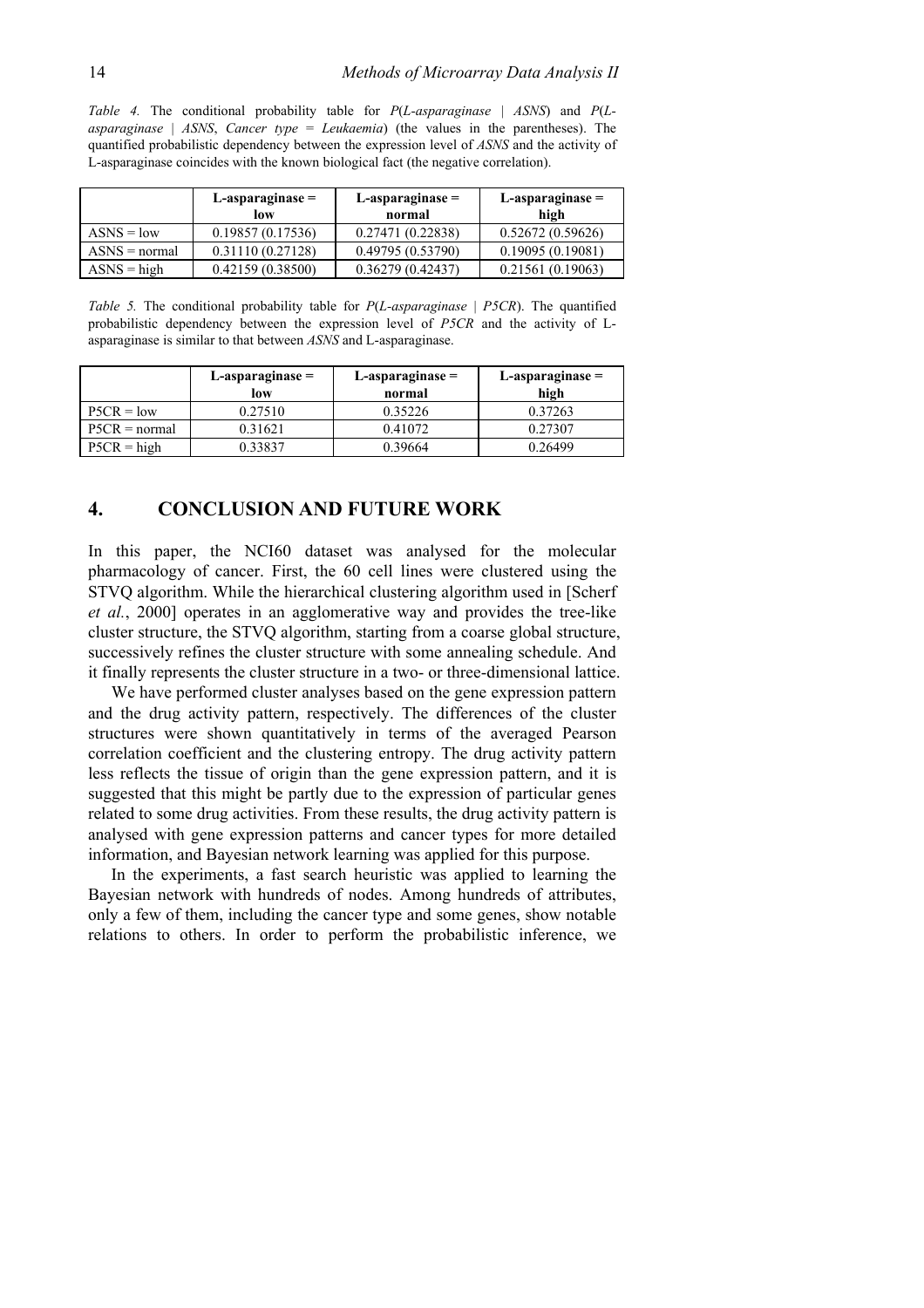reduced the dimensionality of attributes by clustering. By using prototypes, the known biological facts could not be discovered clearly. This might be due to the loss of useful information in the original data by the use of gene prototypes and drug prototypes. Hence, the dimensionality reduction by attribute selection was performed. Focusing on the discovery of relationships around L-asparaginase, we selected 12 genes and 4 drugs by clustering. The results of the analysis coincide with the known biological facts: the negative correlation between L-asparaginase and *ASNS*, as well as the influence of the kind of cancer on this negative correlation. In addition, the positive correlation between *ASNS* and *P5CR* was discovered. Biologically, *ASNS* and *P5CR* are located closely in the metabolic pathway. To summarize, the relationships among genes, drugs, and cancer types could be modelled by Bayesian network learning. This suggests that Bayesian network learning and clustering are appropriate for the exploratory analysis of highthroughput genomic data.

Directions for further research are as follows: In a complex domain such as DNA microarray analysis, the learned results are prone to be unreliable because of the small sample size compared with the number of attributes. The eMCMC (evolutionary Markov chain Monte Carlo) method [Zhang *et al.*, 2001] might be an appropriate solution. The more efficient and robust learning and inference algorithms for large Bayesian networks should also be studied. In addition, combining knowledge from biomedical literature with data analysis is a candidate for the improvement of the quality of results.

#### **ACKNOWLEDGEMENTS**

The authors would like to thank Sirk June Augh for thorough discussions on the experimental results. The authors also thank anonymous reviewers and editors for helpful comments that greatly improve the paper. This work was supported in part by BK21-IT, IMT-2000, BrainTech, and AITrc programs.

#### **REFERENCES**

- Dempster, AP, Laird, NM, Rubin, DB. Maximum likelihood from incomplete data via the EM algorithm (with discussion). *Journal of the Royal Statistical Society B* 39 (1977): 1- 38.
- Eisen, MB, Spellman, PT, Brown, PO, Botstein, D. Cluster analysis and display of genomewide expression patterns. *Proceedings of the National Academy of Sciences of the United States of America* 95(25) (1998): 14863-14868.
- Friedman, N, Nachman, I, Pe'er, D. Learning Bayesian network structure from massive datasets: the "sparse candidate" algorithm. In *Proceedings of the 15<sup>th</sup> Conference on Uncertainty in Artificial Intelligence (UAI 1999)* (1999): 206-215.